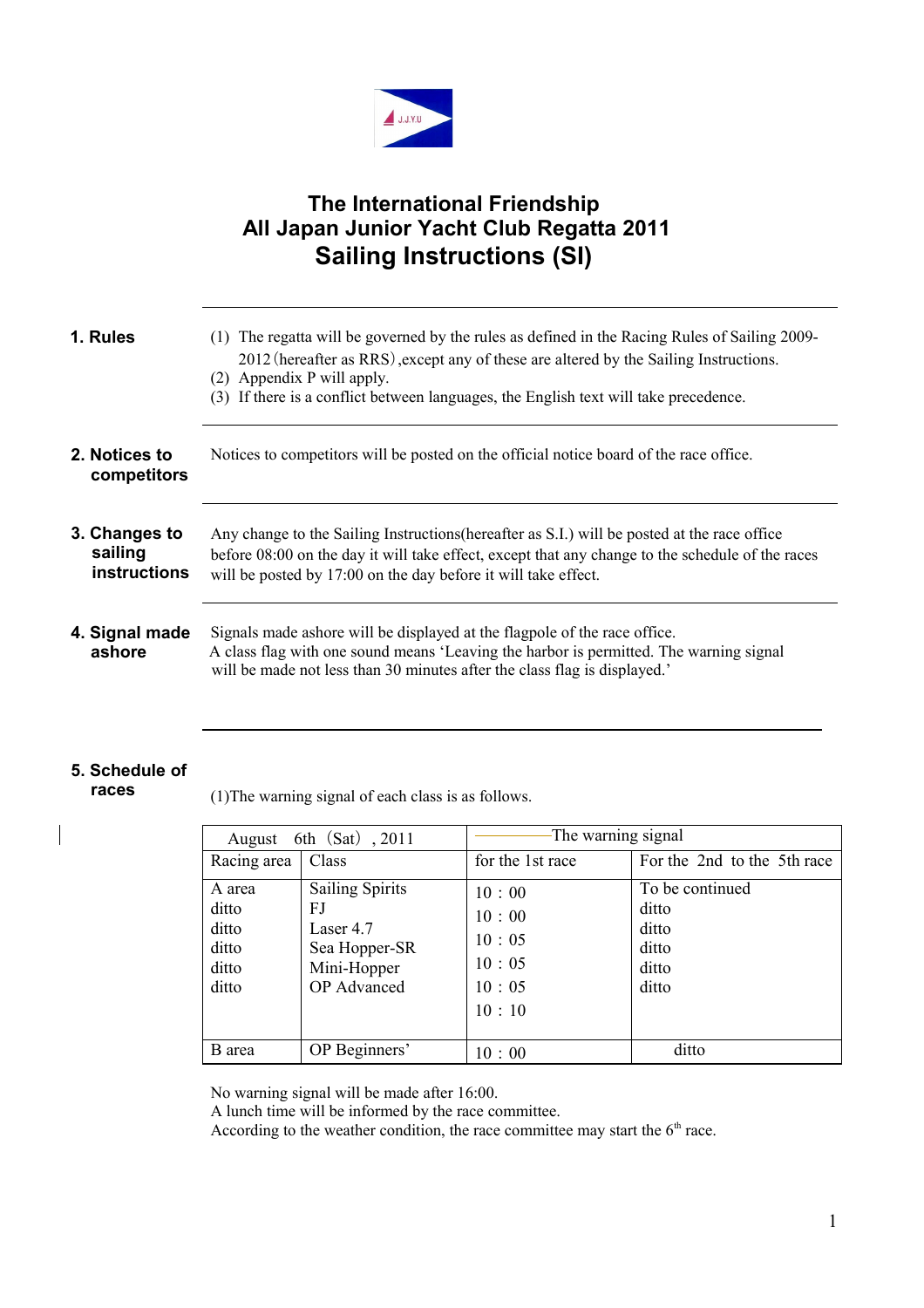| (Sun), 2011<br>August $7 \text{ t h}$ |                                   | The warning signal |                          |
|---------------------------------------|-----------------------------------|--------------------|--------------------------|
| Racing area                           | Class                             | for the 6th race   | for the 7th race         |
| A area<br>ditto                       | <b>Sailing Spirits</b><br>FJ      | 9:30               | To be continued<br>ditto |
| ditto                                 | Laser 4.7                         | 9:30               | ditto                    |
| ditto                                 | Sea Hopper-SR                     | 9:35<br>9:35       | ditto                    |
| ditto<br>ditto                        | Mini-Hopper<br><b>OP</b> Advanced | 9:35               | ditto<br>ditto           |
|                                       |                                   | 9:40               |                          |
|                                       |                                   |                    |                          |
| B area                                | OP Beginners'                     | 9:30               | ditto                    |

No warning signal will be made after 12:00.

When the following race is intended to be held both on  $6<sup>th</sup>$  and  $7<sup>th</sup>$  August, the race committee signal boat will display orange flag with one sound to alert the boats at least 4 minutes before the warning signal is displayed.

# **6. Class flags and warning signal flags**

| Class                  | Class flag                 | Warning signal flag   |
|------------------------|----------------------------|-----------------------|
|                        |                            |                       |
| <b>Sailing Spirits</b> | Sailing Spirits class flag | FJ class flag         |
| FJ                     | FJ class flag              |                       |
| Laser 4.7              | Laser class flag           | Laser class flag      |
| Sea Hopper-SR          | Sea Hopper-SR class flag   |                       |
| Mini-Hopper            | Mini-Hopper class flag     |                       |
| <b>OP</b> Advanced     | OP class flag (Black)      | OP class flag (Black) |
| OP Beginners'          | OP class flag (Red)        | OP class flag (Red)   |

## **7. Racing Area** The races will be held in racing area A for every class except OP Beginners' class for which the races will be held in racing area B. Diagram-1 shows these racing areas.

- **8. The courses** (1) OP Advanced class, Laser 4.7, Sea Hopper-SR class and Mini-Hopper class in racing area A uses the course, Starting – Mark 1 – Mark 2 – Mark 3 – Mark 1 –Mark 4 – Finishing. FJ class and Sailing Spirits class in racing area A uses the course, Starting  $-$ Mark  $1'$  - Mark 2 - Mark 3 - Mark  $1'$  - Mark 4 - Finishing. (See Diagram-2-1)
	- (2) No latter than the warning signal, the race committee signal boat in racing area A will display the approximate compass bearing of the first leg.
	- (3) OP Beginners' class in racing area B uses the course, Starting Mark 1 Mark 2 Mark 3 – Finishing. (See Diagram-2-2).
	- (4) Legs of the courses in racing area A and B will not be changed after preparatory signal. This changes RRS 33.

**9. Marks** (1) Racing Area A : Mark 1, 2 and 3 will be cylindrical inflated orange buoys and Mark 4 will be cylindrical inflated yellow buoy and Mark 1' will be inflated red buoy.

(2) Racing Area B: Mark 1, 2 and 3 will be cylindrical inflated yellow buoy.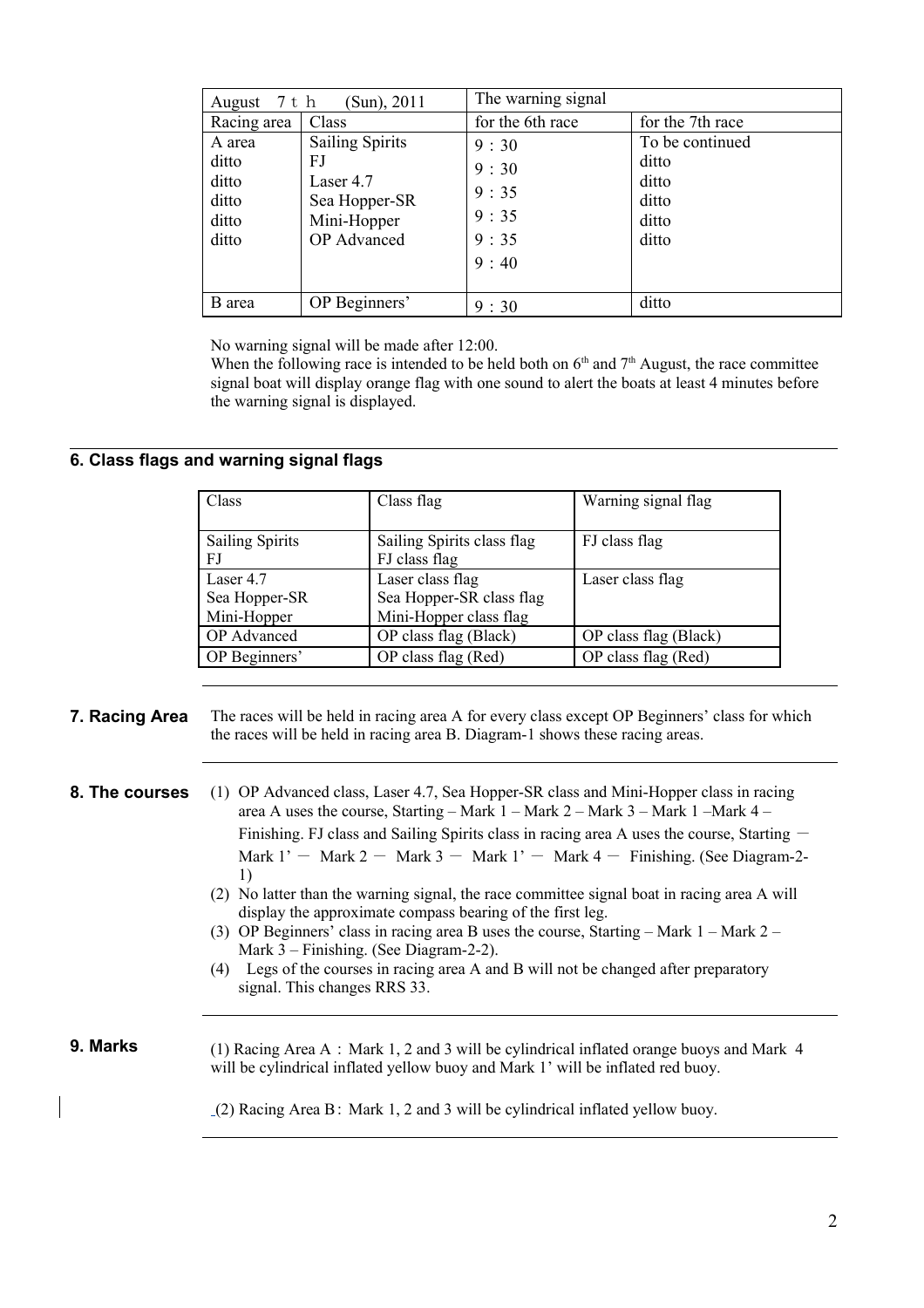| 10. The start                                     | (1) Races will be started by using RRS 26 with the warning signal given 5 minutes before<br>the starting signal.<br>(2) The starting line will be between staff displaying orange flag on the starting signal boat<br>at starboard end and the port-end buoy.<br>(3) A boat starting later than four minutes after her starting signal will be scored DNS (Did<br>Not Start). This changes RRS A4.<br>(4) Boats whose warning signal has not been made shall keep about 50 meters away from<br>the starting area during the starting sequence for other races.<br>(5) Rescue boats may coach competitors of OP Beginners' class in racing area B during<br>starting.                                                                                                                                                                                                                                                                                                                                                                                                                                                                                                                                                                                                                                                                                                           |
|---------------------------------------------------|--------------------------------------------------------------------------------------------------------------------------------------------------------------------------------------------------------------------------------------------------------------------------------------------------------------------------------------------------------------------------------------------------------------------------------------------------------------------------------------------------------------------------------------------------------------------------------------------------------------------------------------------------------------------------------------------------------------------------------------------------------------------------------------------------------------------------------------------------------------------------------------------------------------------------------------------------------------------------------------------------------------------------------------------------------------------------------------------------------------------------------------------------------------------------------------------------------------------------------------------------------------------------------------------------------------------------------------------------------------------------------|
| 11. The finish                                    | The finishing line will be between staff displaying orange flag on the finishing signal boat<br>with a blue flag at the starboard end and the port end buoy.                                                                                                                                                                                                                                                                                                                                                                                                                                                                                                                                                                                                                                                                                                                                                                                                                                                                                                                                                                                                                                                                                                                                                                                                                   |
| 12. Time limit                                    | (1) The time limit will be 15 minutes after the first boat sails the course and finishes.<br>(2) Boats failing to finish within above time limit will be scored Did Not Finish (DNF). This<br>changes RRS 35, A4 and A5.                                                                                                                                                                                                                                                                                                                                                                                                                                                                                                                                                                                                                                                                                                                                                                                                                                                                                                                                                                                                                                                                                                                                                       |
| 13. Protests<br>and<br>requests<br>for<br>redress | (1) Protests and requests for redress or reopening shall be delivered at the race office within<br>the protest time limit that is 60 minutes after the last boat of each class has finished the<br>last race of the day. The protest committee chairman may extend the protest time limit. It<br>will be posted on the official notice board at the race office.<br>(2) Notices of protests by the race committee or protest committee will be posted on the<br>official notice board to inform boats under RRS 61.1(b).<br>(3) A list of boats that have been penalized under Appendix P for breaking RRS 42 will be<br>posted before the protest time limit.<br>(4) Hearings will be held sequentially. Notices will be posted within 15 minutes of the<br>protest time limit to inform competitors of hearings in which they are parties or named<br>as witnesses.<br>(5) A request for reopening a hearing under RRS 66 may be delivered before 9:00 of the<br>next day of the decision. However it shall be delivered no later than 15 minutes after the<br>decision on the races held on August $7th$ . This changes RRS 66.<br>(6) Breaches of S.I. 10.4, 15, 16, 17, 19, 20 and 22 will not be grounds for a protest by a<br>boat. This changes RRS $60.1(a)$ . Penalties for these breaches may be less than<br>disqualification if the protest committee so decides. |
| 14. Scoring                                       | (1) At least 1 race is required to be completed to constitute this regatta where 7 races are<br>expected. Even if no race is completed due to weather condition, any extended race is not<br>held. When 7 races have been completed, a boat's score will be the total of her race<br>scores excluding her worst scores. This changes RRS A2.<br>(2) Scoring for club competition is made in accordance with the Notice of Race.                                                                                                                                                                                                                                                                                                                                                                                                                                                                                                                                                                                                                                                                                                                                                                                                                                                                                                                                                |
| 15. Check-out<br>and check-<br>in                 | (1) A club team representative person shall sign for all club team members on the check-<br>out/in form prepared in the race office.<br>(2) A Check-out sign shall be done from 60 minutes to 30 minutes before the warning<br>signal of the 1 <sup>st</sup> race.<br>(3) A Check-in sign shall be done not later than 60 minutes after the final race of the day<br>completed. The race committee chairman may extend the Check-in time limit.<br>(4) A boat that would retire from a race shall notify her intension to a nearest race<br>committee boat. And a club team representative person shall describe the reason in a<br>check-in form and deliver to the race committee.                                                                                                                                                                                                                                                                                                                                                                                                                                                                                                                                                                                                                                                                                           |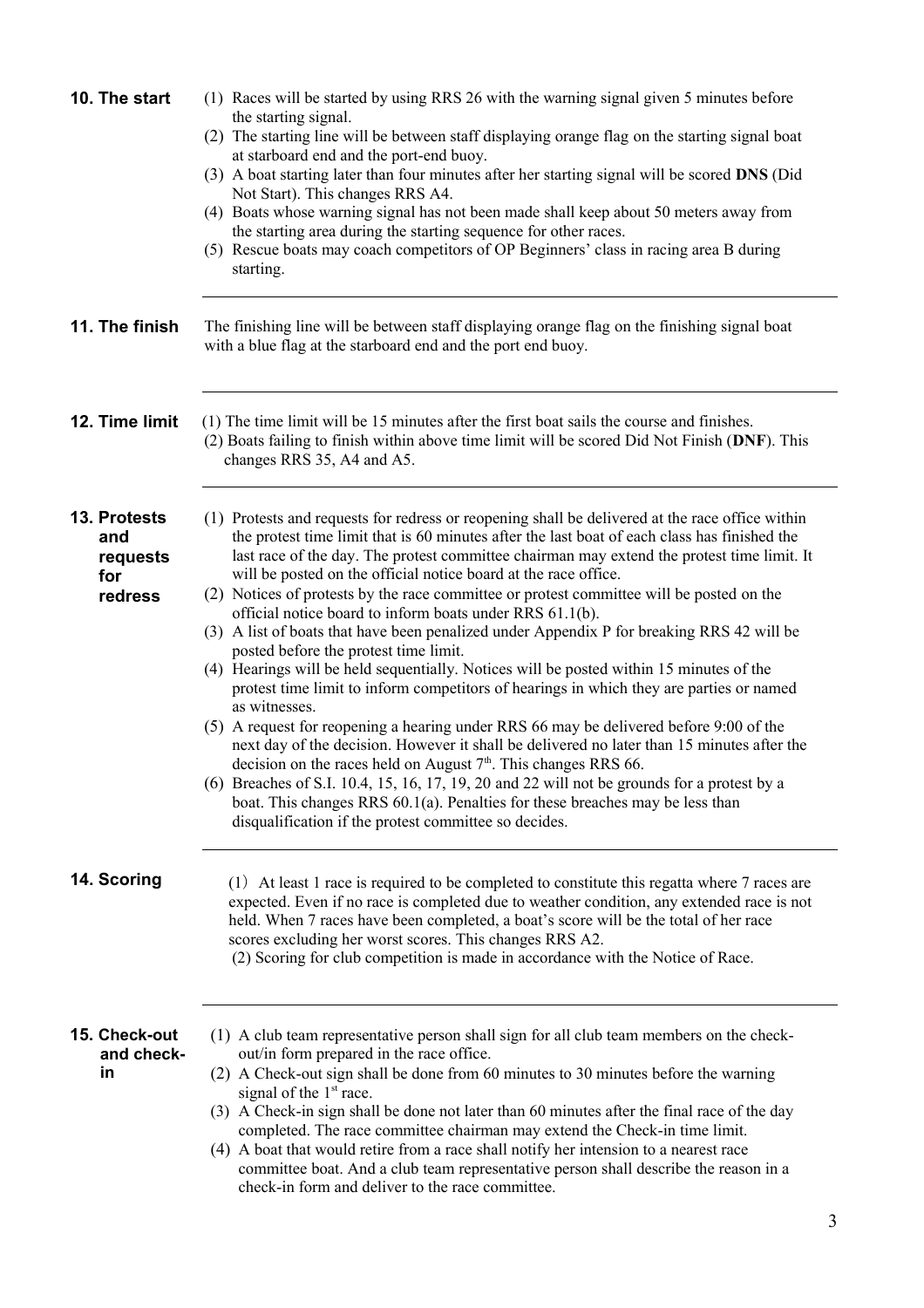| 16. Safety<br>regulations                                | type, it is required to expand it at any time afloat.<br>sail.                                                                                                                                                                                                                                                                                                                                                                                                                                                                                                                                                                                                                                | (1) A competitor shall wear a life jacket at any time afloat. If he/she wears a self-expansion<br>(2) An OP Beginners' class boat is required to put a recognizable ribbon at the peak of the<br>(3) The race committee may rescue a competitor if they can not get any response to their<br>inquiry for the intention of the competitor whether the competitor will continue the race<br>or retire from the race, when they judge the competitor is in danger and unable to decide<br>anything himself because of fatigue after they recommend the retiring from the race. |  |
|----------------------------------------------------------|-----------------------------------------------------------------------------------------------------------------------------------------------------------------------------------------------------------------------------------------------------------------------------------------------------------------------------------------------------------------------------------------------------------------------------------------------------------------------------------------------------------------------------------------------------------------------------------------------------------------------------------------------------------------------------------------------|-----------------------------------------------------------------------------------------------------------------------------------------------------------------------------------------------------------------------------------------------------------------------------------------------------------------------------------------------------------------------------------------------------------------------------------------------------------------------------------------------------------------------------------------------------------------------------|--|
| 17.<br>Replacemen<br>t of crew or<br>equipment           | committee.<br>reasonable opportunity.                                                                                                                                                                                                                                                                                                                                                                                                                                                                                                                                                                                                                                                         | (1) Substitution of competitors will not be allowed without prior written approvals of the race<br>(2) Substitution of damaged or lost equipment will not be allowed unless authorized by the race<br>committee. Requests for substitution shall be made to the race committee at the first                                                                                                                                                                                                                                                                                 |  |
| 18.<br><b>Equipment</b><br>and<br>measurem<br>ent checks | (1) RRS 78 (JSAF prescriptions 5) will not apply. However the race committee may protest a<br>boat when the race committee admits some suspicion during this regatta and recognizes<br>by measuring, weighing or other means that it is significantly advantageous.<br>(2) The race committee may inspect a boat or equipment at any time if necessary.                                                                                                                                                                                                                                                                                                                                       |                                                                                                                                                                                                                                                                                                                                                                                                                                                                                                                                                                             |  |
| 19. Official<br>boats                                    | An official boat of race committee will display the following flags.-<br>The race committee signal boat<br>A mark boat<br>A rescue boat<br>A doctor boat<br>A protest committee boat                                                                                                                                                                                                                                                                                                                                                                                                                                                                                                          | 'JJYU' flag<br>'RC' flag<br>'RESCUE' flag<br>'Red Cross' flag<br>'JURY' flag                                                                                                                                                                                                                                                                                                                                                                                                                                                                                                |  |
| 20. Support<br>boats                                     | (1) A support boat shall be approved by the organizing committee delivering a designated<br>application form at entry under the Notice of Race.<br>(2) A support boat shall display the green colour flag lent by the race committee at the time<br>of the registration, but the flag pole shall be prepared by each club.<br>(3) The number of the crew of a support boat is required to be less than a half of her<br>capacity (raise the decimals to a unit).<br>(4) A support boat shall keep away from the racing area from the time of the warning<br>signal for the first class to start until all boats have finished or the race committee<br>signals a postponement or abandonment. |                                                                                                                                                                                                                                                                                                                                                                                                                                                                                                                                                                             |  |
| 21. Disclaimer<br>of liability                           | Competitors participate in the regatta entirely at their own risk. (See RRS 4 Decision to<br>Race). Organizing Authorities and/or any party, person involved in this organization will<br>accept no liability whatever for any personal material damage or personal injury or death<br>sustained in conjunction with or prior to, during, or after the regatta.                                                                                                                                                                                                                                                                                                                               |                                                                                                                                                                                                                                                                                                                                                                                                                                                                                                                                                                             |  |
| 22. Trash<br>disposal                                    | Competitors and support boats shall not put trash in the water.                                                                                                                                                                                                                                                                                                                                                                                                                                                                                                                                                                                                                               |                                                                                                                                                                                                                                                                                                                                                                                                                                                                                                                                                                             |  |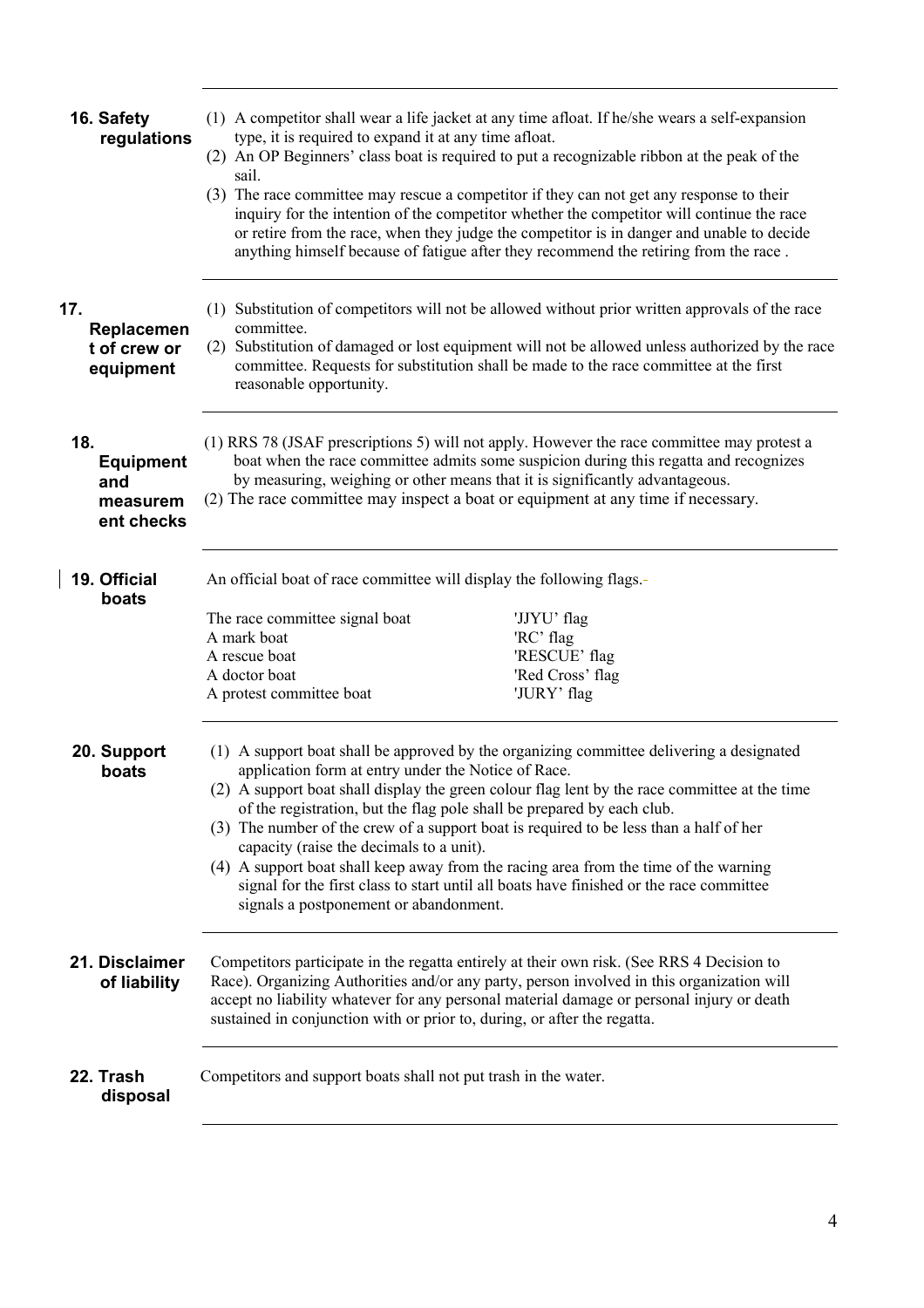

海陽ヨットハーバー

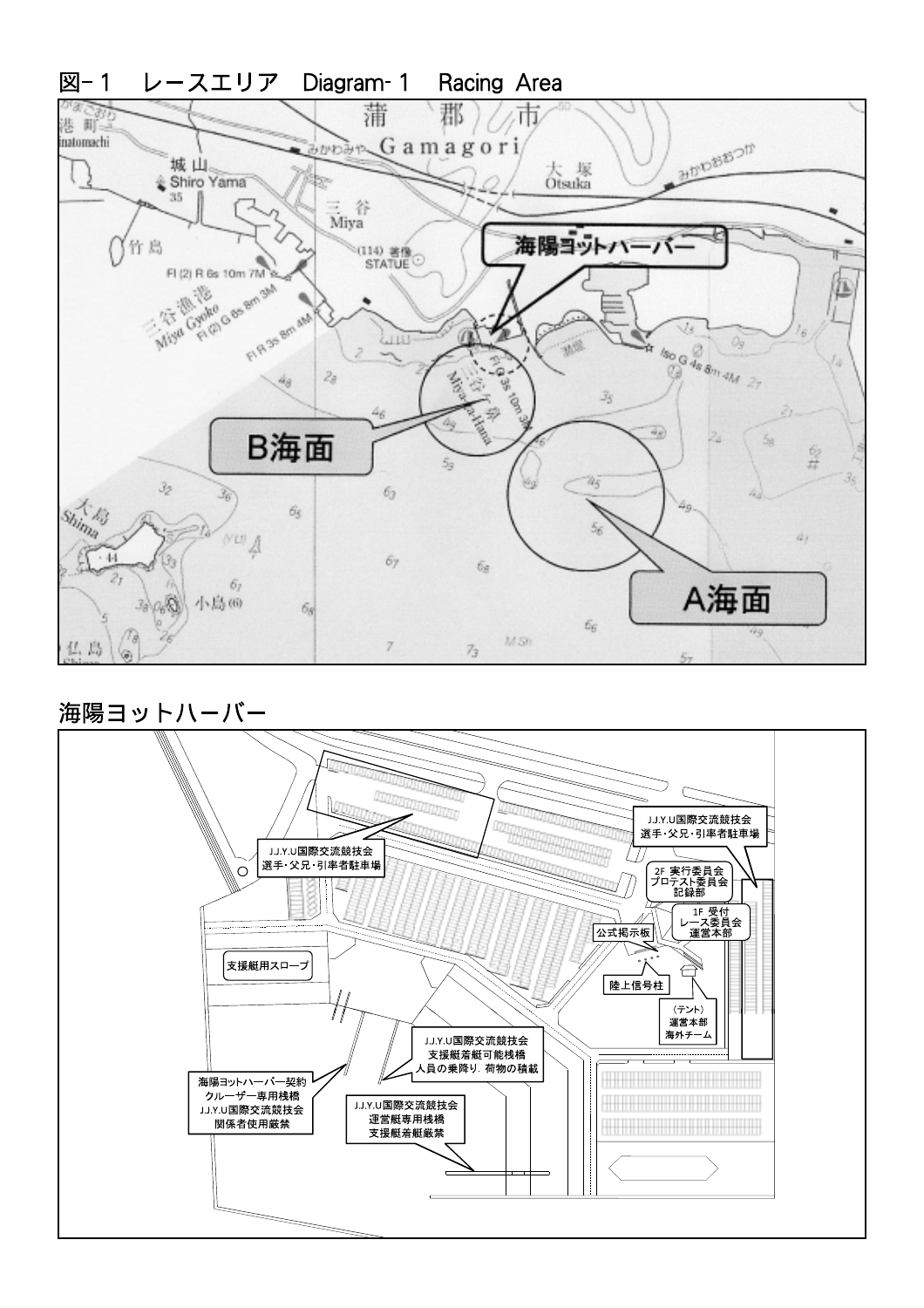

**START** 

① **S→1→2→3→1→4→**

② **S→1´→2→3→**1 F **´→4→**